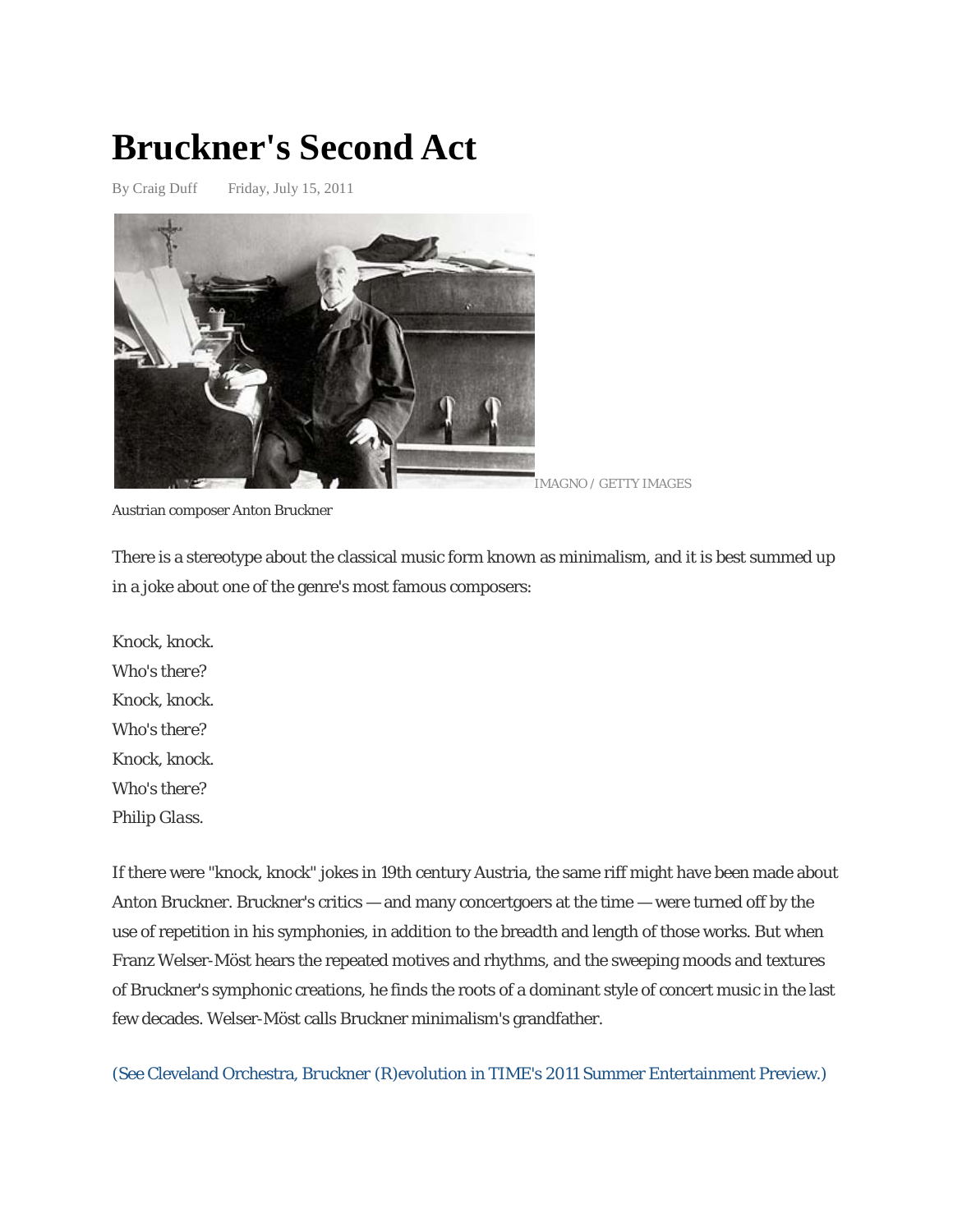To prove that point, Welser-Möst — the music director of both the Cleveland Orchestra and the Vienna State Opera — has brought the Cleveland ensemble to the Lincoln Center Festival in New York City this week. In a series of concerts, the orchestra will perform four Bruckner symphonies (numbers 5, 7, 8 and 9) along with pieces by John Adams, whose work is born from the minimalist tradition. Welser-Möst calls the series the Bruckner: (R)evolution.

By pairing an underappreciated late-Romantic master and contemporary of Wagner with a living composer whose works for symphony and opera are gaining ever more praise and popularity, Welser-Möst wants to expose audiences to masters who each grew out of a tradition and sought to expand it, and hopes audiences will find the connections that he sees so clearly between them. "I truly believe," he writes, "that the music of John Adams would be unthinkable without what Bruckner wrote."

What Bruckner wrote were nine symphonies (not counting a study symphony and another numbered "zero" by scholars) and a great deal of music for his beloved Catholic church. The works are only occasionally programmed in North American concert halls and get scant radio play. A spokesperson for Lincoln Center says the Cleveland concerts mark the first time this many of Bruckner's pieces have been played in one stretch in New York in over 46 years.

## [\(See TIME's Summer 60.\)](http://www.time.com/time/specials/packages/article/0,28804,2083074_2083071_2083052,00.html)

Perhaps the reason Bruckner is so rarely played in America is because he has not had a great champion among the conductors of this country's major orchestras. There have been notable Mahlerians (Leonard Bernstein and Michael Tilson Thomas famously among them), and music directors who have brought the near-complete works of other underappreciated composers to their audiences. But there have not been many (if any) diehard Brucknerians at the helm of a major U.S. ensemble.

That is until Welser-Möst became music director of the great Cleveland Orchestra in 2002. From the start, he programmed Bruckner in subscription concerts, and, by the end of July, he will have led the ensemble in 17 performances of Bruckner symphonies in four countries in just under a year.

During his life, Bruckner was overshadowed by Brahms, who hewed closely to accepted forms in his four symphonies. Audiences were not ready for Bruckner's radical departures (they fled from a performance of his third symphony) and many did not appreciate his friendship with and admiration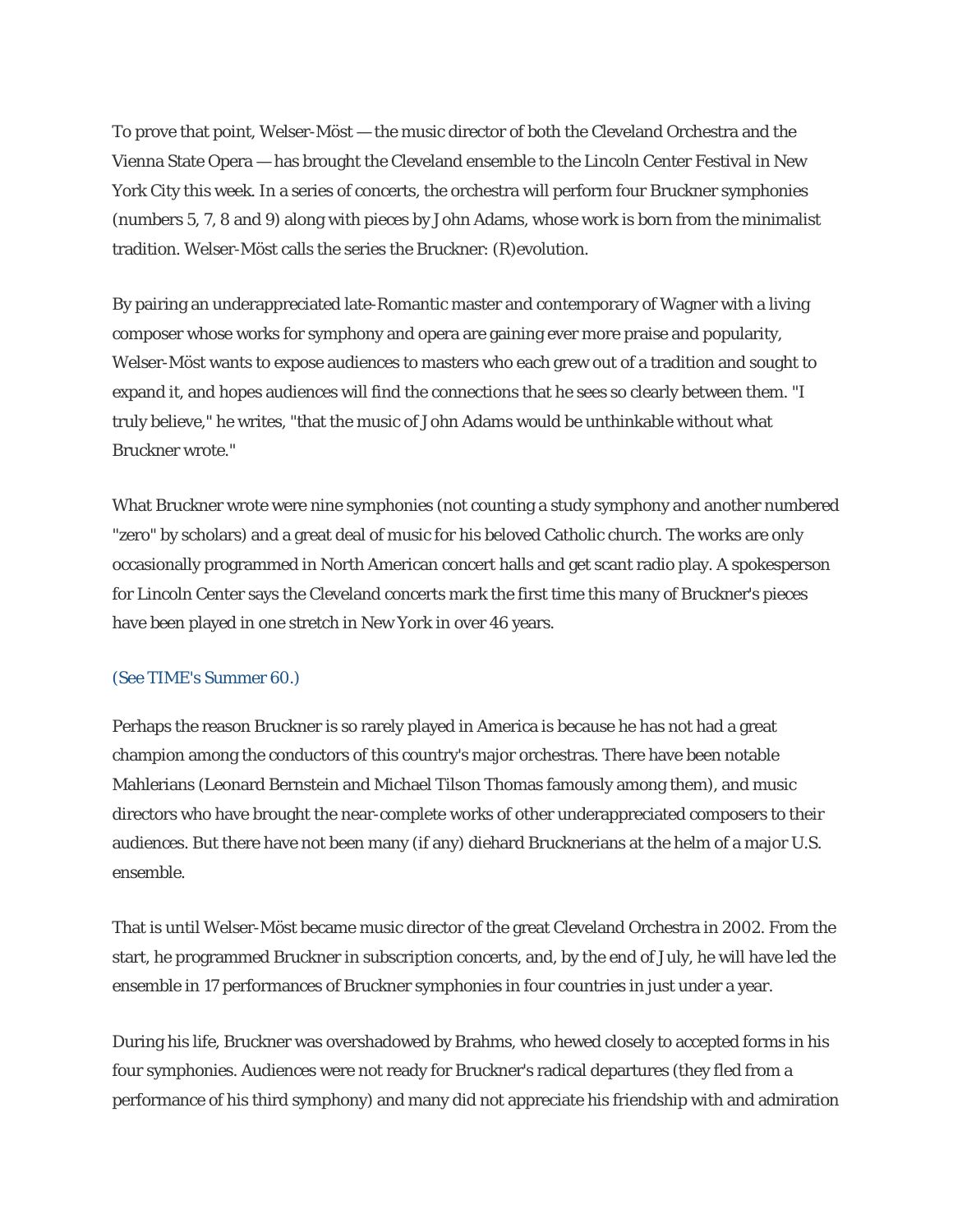for Richard Wagner. But part of the issue for Bruckner's modern reputation is academic. Though he was a highly regarded teacher, he was ever a student, always learning and revising his works (sometimes to please friends and critics in order to get the pieces played). Over the century after his death, Bruckner scholars argued over which of the various revisions best represented the composer's true intent. For concertgoers, the result can be disorienting. With more than one published version of many of his works, a listener may fall in love with a Bruckner recording, but hear a very different version in a concert hall.

## (See [the 25 best movie soundtracks.\)](http://www.time.com/time/specials/packages/article/0,28804,2053048_2055154_2053636,00.html)

As a fellow Austrian, Welser-Möst says Bruckner is in his blood. He often recounts a story from his youth when he nearly wore out an LP of the Bruckner second symphony while his friends were listening to the Beatles. That encounter — and a shared birthplace in Linz — led to a life-long passion. His enthusiasm has clearly rubbed off on the players in Cleveland. Before the performance of Bruckner's seventh symphony on July 14, the ensemble had time for only one rehearsal and had not rehearsed the piece — except for one May performance at Oberlin College — since last September, according to an orchestra spokesperson. The performance, beautifully played but not flawless, showed that the Orchestra members are in sync with Welser-Möst's bond with Bruckner, and have adopted these works comfortably into their repertoire.

They seem equally at ease with the rhythmic complexity and aural scenery of Adams. Moviegoers will know Adams' work as the driving pulse under the lush and taut tragic romance of Luca Guadagnino's 2009 film *I Am Love.* The orchestra offered effective mood and intensity to complement a fiery and dexterous performance by Laila Josefowicz in Adams' difficult Violin Concerto. The series began with Adams' sonic travelogue: *A Guide to Strange Places,* paired with Bruckner's fifth symphony. That symphony is the first Bruckner piece Welser-Möst conducted when he was a mere 24 years old.

Bruckner himself called his fifth "my contrapuntal masterpiece," and its counterpoint plays at times like sacred mathematics, an intricate fugue with ethereal melodies. Sadly, Bruckner never got to hear his counterpoint in full performance; he was ill the only time the piece was played by an orchestra during his lifetime.

Bruckner's counterpoint is uniquely polyphonic. Adams' post-minimalism is cinematic and polyrhythmic. And the first two evenings proved there is much to enjoy in their pairing. The question remains if the attendees standing in admiration after the performances of these works see the